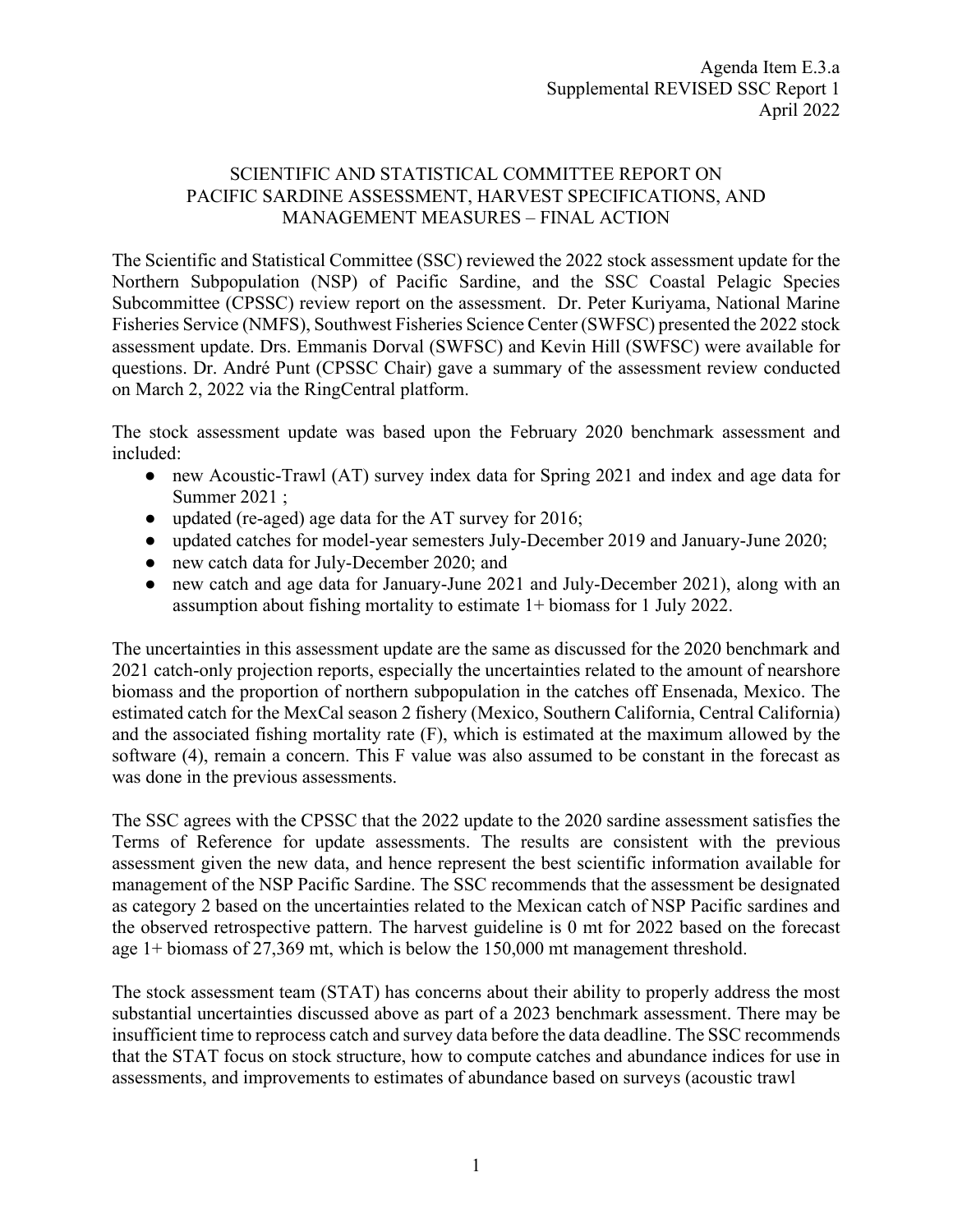method, nearshore acoustics, and aerial survey estimates) rather than conducting an assessment that will have the same concerns as the last benchmark assessment. Delaying the full assessment to 2024 and conducting a methodology review based on work conducted during 2022 would seem warranted. This would allow for discussions concerning potential improvements to the structure of the assessment as well.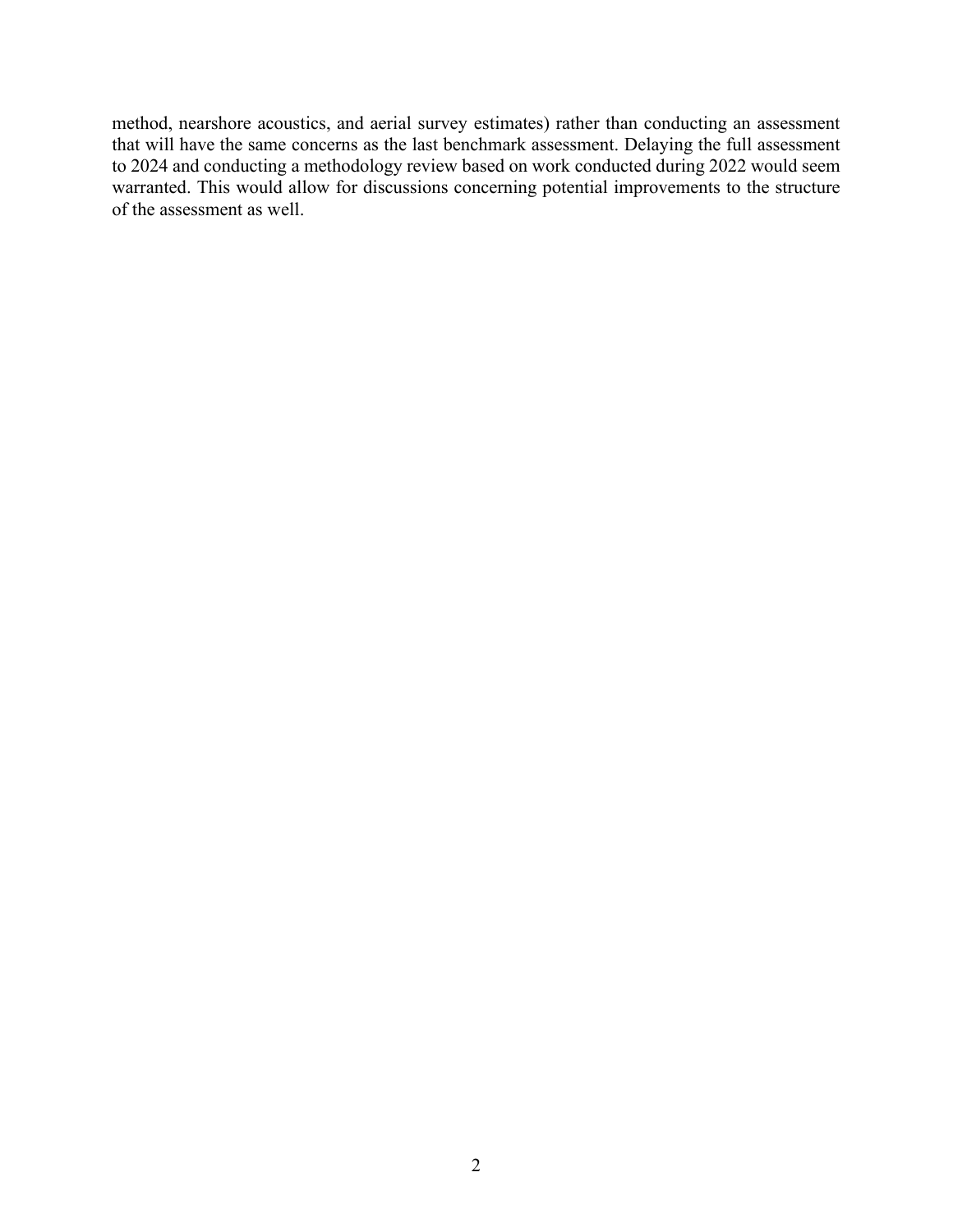## **Coastal Pelagic Species Subcommittee of the Scientific and Statistical Committee Review of the 2022 Stock Assessment Update for Pacific Sardine**

Dr. Peter Kuriyama, National Marine Fisheries Service (NMFS), Southwest Fisheries Science Center (SWFSC) presented the 2022 stock assessment update for the Northern Subpopulation (NSP) of Pacific sardine on behalf of the Stock Assessment Team, and Dr. Emmanis Dorval (SWFSC) presented information on double reading and re-ageing of the 2016 age data that were used in the 2020 benchmark assessment. Drs. Kevin Hill (SWFSC) and Juan Zwolinski (University of California Santa Cruz) also participated in the discussion and answered questions about the assessment.

The stock assessment update that estimated  $1+$  biomass for 1 July 2022 was based upon the February 2020 benchmark assessment and included:

- new Acoustic-Trawl (AT) survey index data for Spring 2021 (model-year semester 2020- 2) and index and age data for Summer 2021 (2021-1);
- updated (re-aged) age data for the AT survey for 2016 (2016-1);
- updated catches for model-year semesters July-December 2019 (2019-1) and January-June 2020 (2019-2);
- new catch data for July-December 2020 (2020-1); and
- new catch and age data for January-June 2021 (2020-2) and July-December 2021 (2021- 1), along with an assumption about fishing mortality for model year-semester 2021-2.

While some of the catch values were previously updated for the catch-only projection that was reviewed by the Coastal Pelagic Species Subcommittee of the Scientific and Statistical Committee (SSC-CPSSC) during early 2021, that projection was rejected for use in management because a change in recruitment deviation parameters resulted from, and was necessary to achieve, the fit to the new catch data, and such changes are outside the Terms of Reference (TOR) for catch-only projections.

The 2016 AT age data did not match the patterns of recruitment estimated in the 2020 assessment based upon other age data. The new analysis and double reads of the AT 2016 age data found that the original age reader for the 2016 age structures estimated ages that were biased high. Therefore, all structures were re-read and a new age composition was produced. New ageing error matrices were produced for the 2016 AT survey age data and for ages read in 2021.

AT survey catchability *q* is set at values less than 1.0 from 2015 forward to account for nearshore sardine biomass missed by (e.g., inshore of) the AT survey sampling grid, as observed by an aerial survey of sardine in the nearshore. Three recent aerial surveys with timing concurrent with AT surveys were used for this analysis, in Summer 2019 (2019-1), Spring 2021 (2020-2), and Summer 2021 (2021-1). Comparing the acoustic estimates to the sum of the acoustic and aerial estimates, results in identical values of 0.733 for *q* for both summer surveys, whereas the spring survey results in a *q* of 0.589. However, larger discrepancies are observed in the spring survey when the AT surveys are treated as separate surveys of the "Core" and "Nearshore" areas to reflect differences in survey methods, timing, and spatial coverage for each. If the aerial survey is used instead of the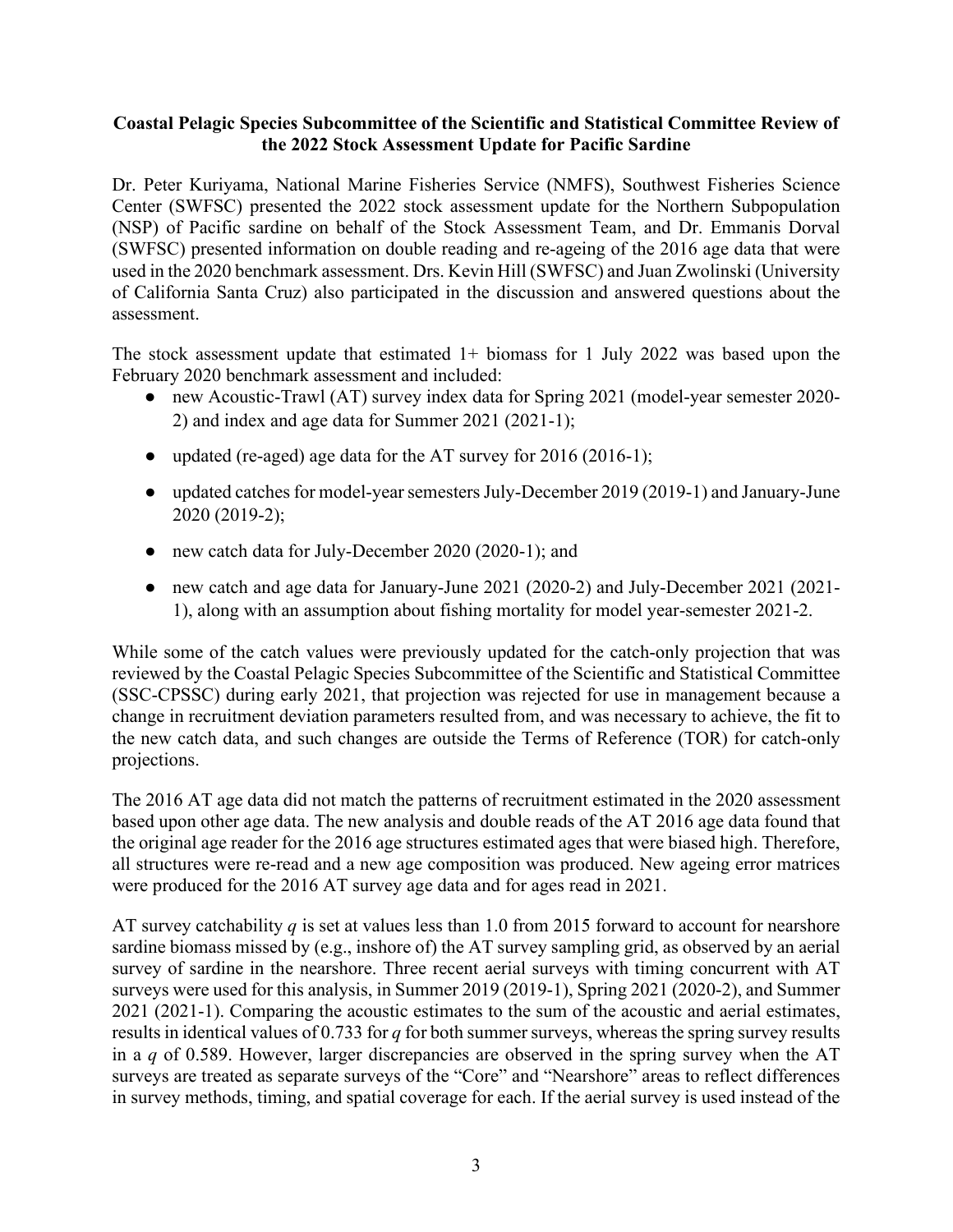nearshore AT data to represent the biomass inshore of the core area AT survey in the nearshore area due to the greater water area observed inshore of the AT core area, the *q* value for the spring 2021 survey changes substantially, from 0.589 to 0.071 given the low value of the biomass observed in the core area (1,409 mt). The AT nearshore estimate is also higher than the aerial estimate for Spring 2021, which raised additional concerns, although differences in the methodologies, and overall variability, could explain these differences. Concerns were also expressed that combining the results of the nearshore AT survey estimates with those of the core area AT survey as if they reflected a single survey, and then calculating *q* for the nearshore estimate from the aerial survey would result in redundant accounting for biomass inshore of the core AT survey area. Work should be undertaken to better understand the relationship of the AT and aerial surveys in the nearshore areas and in spring vs. summer before the next assessment, in particular to evaluate areas that are surveyed by both survey techniques.

The SSC-CPSSC requested four additional model runs to correct an input error (and create a revised base model) and to explore the effect of different assumptions about how to use the data for the AT and aerial surveys in the nearshore to compute survey *q*. These included (1) correct the AT *q* values to match those in Table 2 of the update (New 2022 update (AT total); the revised base model); (2) use the ratio of nearshore AT survey to total AT survey estimates to calculate Core AT survey *q* (Scen 1); (3) use only Core AT survey data along with aerial survey data to estimate *q*  (Scen 2); and (4) take the annual average nearshore biomass values from Scens 1 and 2 (e.g. average the nearshore AT and aerial survey estimates; Scen 3). The estimates of 1+ biomass from these model runs are shown in Figure 1. While the time series of estimated biomass changed somewhat for these scenarios, the biomass for July 1, 2022 varied little.



Figure 1. Complete and recent biomass trajectories from alternative model runs requested during the Sardine Assessment Update Review Meeting. See text for specifications of each run.